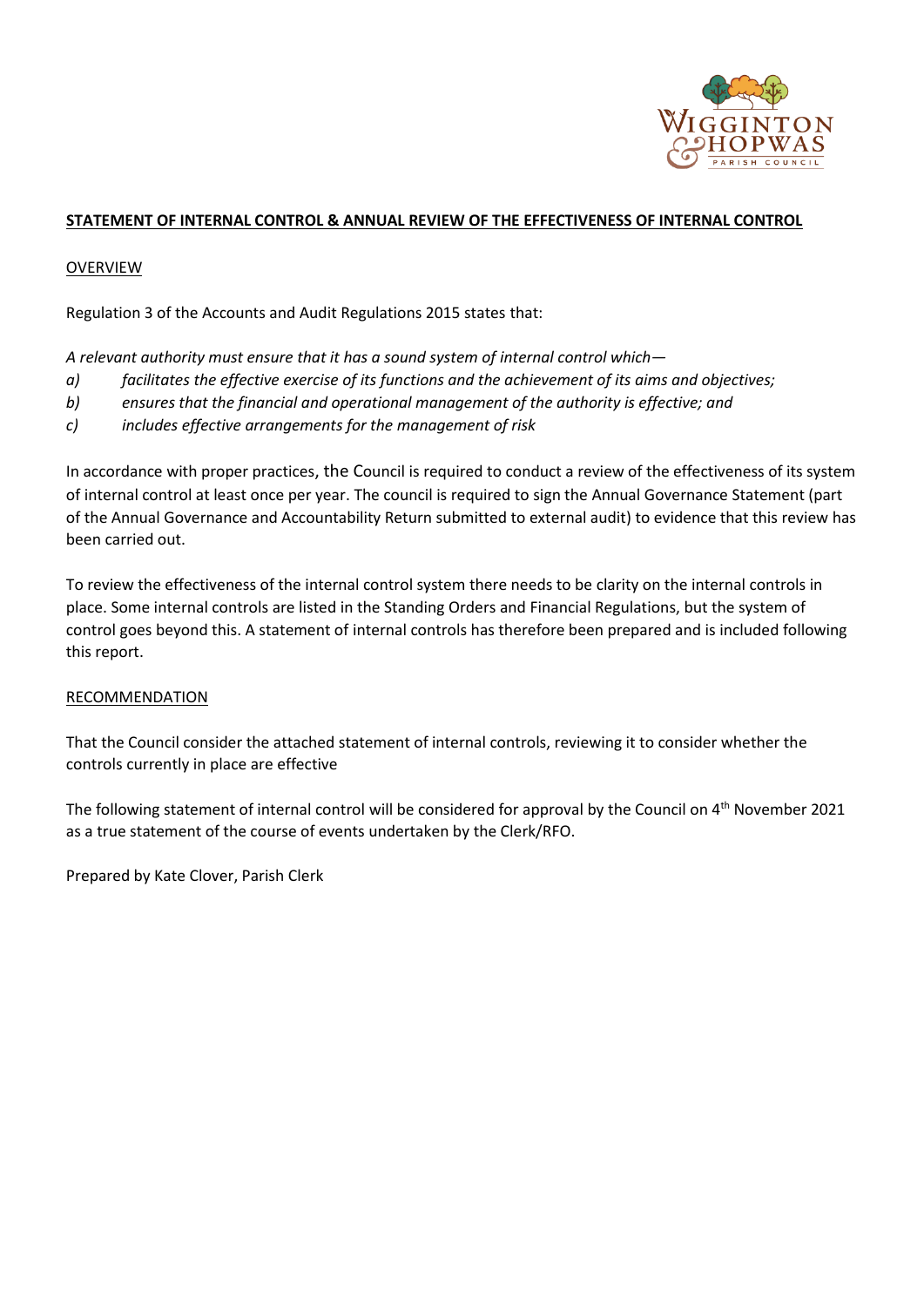

# **STATEMENT OF INTERNAL CONTROL**

# Cash Book/Bank reconciliations

- The cash book is kept electronically, maintained up to date from original documents (e.g. remittance documents, supplier invoices)
- The cash book is reconciled to the bank statement at least monthly.
- Reconciled accounts are presented at each Council meeting for reference and signed and approved by a Councillor.
- The cash books, payments and receipts, and bank reconciliation is reviewed and approved by a member of the Council, with reference to the underlying records (bank statements and minutes plus copies of accounts papers etc) at least biannually.
- The bank reconciliation is reported to full Council.
- The latest financial position and movements on the Council's cash balances are reported at each council meeting and can be traced back to the expenditure approved in the previous meeting via the accounts filed with the minutes.

#### Financial Regulations & Standing Orders

• The Council have adopted financial regulations and standing orders, based on the model versions prepared by NALC/SLCC. The regulations and orders are reviewed for continued relevance at least annually and amended where necessary by the Responsible Financial Officer with any proposed amendments subject to approval by full Council.

#### Order/Tender controls

- The Financial Regulations list the number of estimates, quotes or full tenders that must be invited depending on the value and nature of the work.
- Official orders/letters are sent to suppliers for services which are not regular in nature
- A proper legal power is identified in advance of any expenditure.

#### Payment controls

• Depending on the nature of the supply, the RFO checks the purchase invoice to indicate that the supply has been received, that the supply has not previously been paid and that the invoice calculations are correct.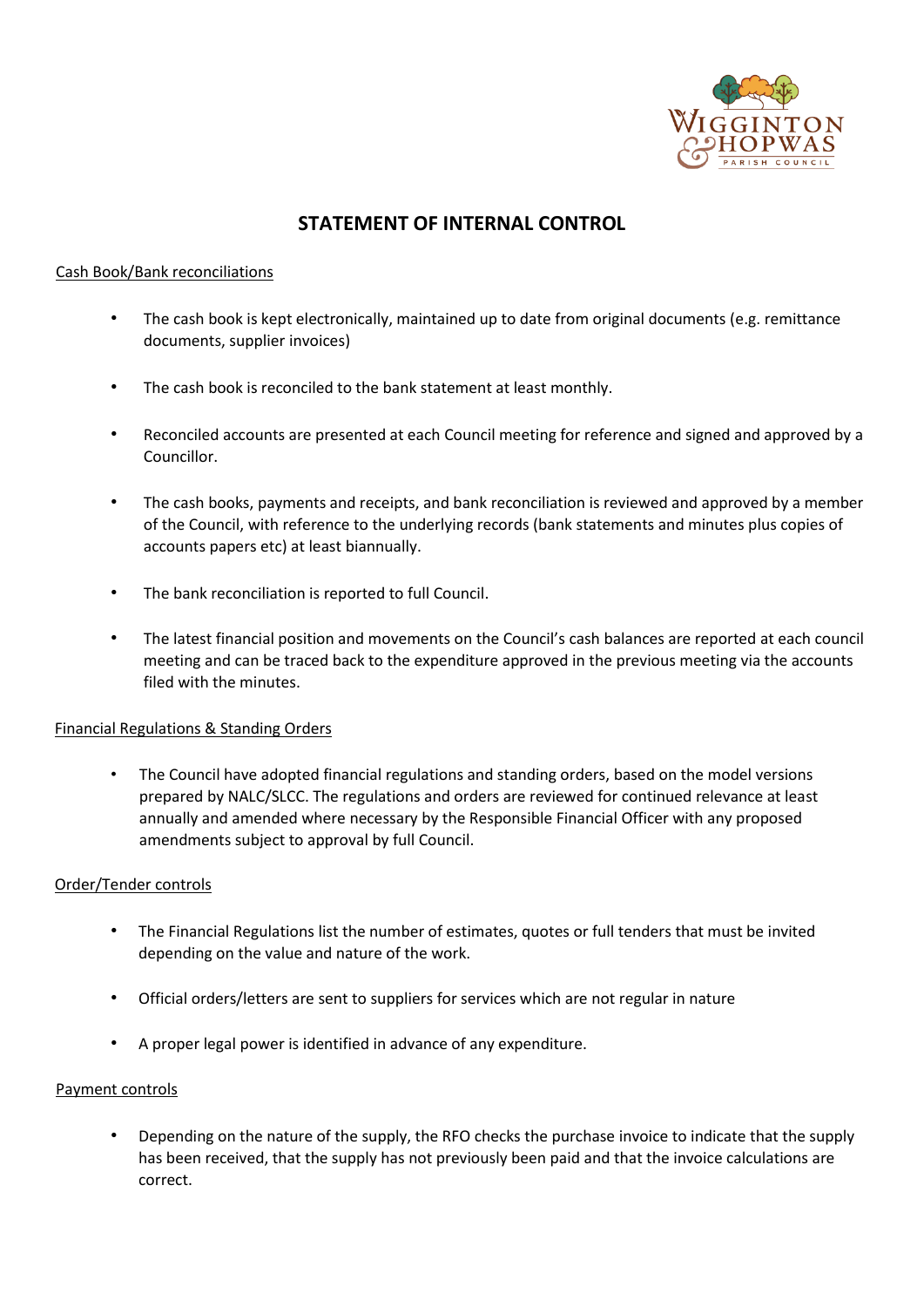- Purchase orders/emails/letters ordering the work are matched to purchase invoices where applicable.
- Payments will be listed in date order in the cash books and in accounts files.
- All invoices for payment are listed on the report tabled at a meeting where the expenditure is to be authorised for payment.
- Payments made are attached to the minutes of the meeting.
- Original invoices are available to Councillors authorising payments.
- Cheques will be signed by two councillors, who are authorised to sign on the Council's bank mandate. Electronic payments will be authorised by two signatories prior to payments being made.
- The RFO is authorised to transfer funds from one account to another.
- The RFO always maintains control of the cheque book, cheques will only be issued and signed for payments approved in Council meetings except for special circumstances whereby the Chairman and Vice Chairman give authority.
- When invoices are paid by cheque, they are with identified by the cheque number and referenced in the cashbook by the cheque number. This is cross checked with the bank statements. When invoices are paid by electronic payment this is identified by invoice number and account number which can be cross referenced with the bank statement and cash book.

#### Payments made under section 137 of the 1972 LGA ("The Free Resource")

- A separate s137 account is maintained
- The RFO calculates the maximum amount of s137 expenditure able to be made each year and ensures that it is not exceeded and confirmed to the Council when expenditure is considered either by reference to a specific budget for that payment or to the amount of unspent s137 money available.
- Where requests for expenditure from s137 are made this is made clear at the meeting where the payment is to be approved.
- The proper minute authorising expenditure from s137 is prepared on each occasion.

#### VAT repayment claims

- RFO ensures that all invoices are addressed to the Parish Council.
- RFO ensures that proper VAT invoices are received where VAT is payable.
- RFO maintains a VAT account to show that the correct amount of VAT is reclaimed in the year.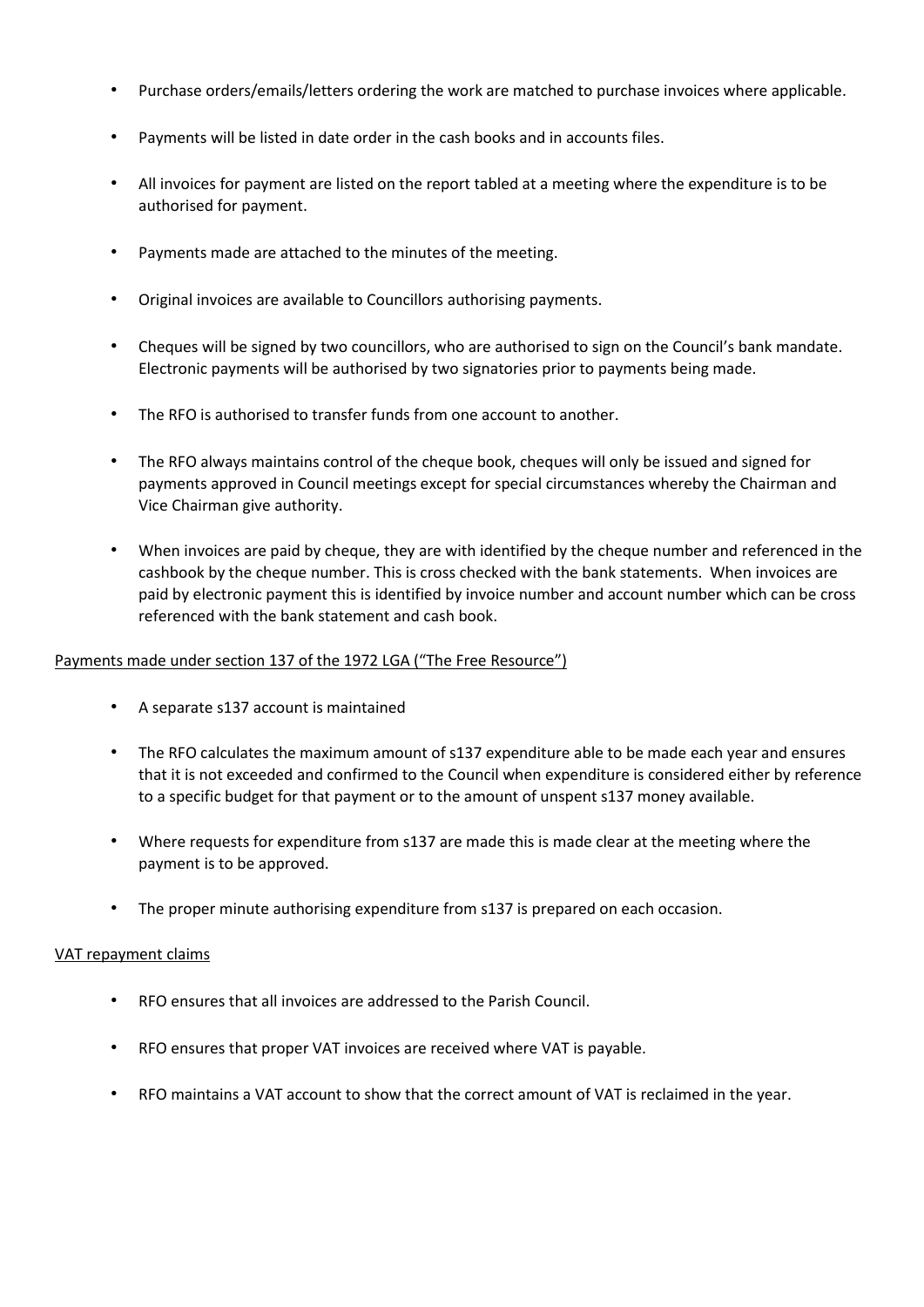#### Income controls

- RFO ensures that amount of the precept received reconciles to the precept request sent to the District Council.
- RFO ensures that the precept instalments are received when due.
- RFO ensures that other receipts (investment interest, VAT refunds, CIL Funds) are received when due and correctly calculated.
- Income is banked promptly.

#### Financial reporting

• A budget monitoring document comparing actual receipts and payments to the budget alongside explanation of significant variances is prepared on a quarterly basis and presented to the Council.

#### Budgetary controls

- The budget is prepared in consultation with the Council, as evidenced by reports and minutes in advance of the start of the year.
- The precept is set based on the budget by the deadline set by Lichfield District Council.

#### Payroll controls

- New staff contracts are prepared by the Clerk and agreed by the Council
- Staff contracts are reviewed and amended where necessary by the Clerk and approved by the Council.
- All employees' salaries are set by the Council and a minute is prepared to show the agreed salary scale.
- All eligible employee's will be auto enrolled into the Council's chosen pension scheme and unless the employee choses to opt out eligible employees will receive a contribution set by the Council and evidenced by a minute to show the agreed contributions.
- Employees who are not eligible for auto-enrolment will be able to opt into the Pension Scheme and the Council will agree their level of contribution to the scheme and evidence this by a minute.
- Any additional hours are agreed to by either the Chairman or Clerk in agreement with the Chairman.
- The RFO will ensure the calculation of salaries and pension contributions are correct and these payments will be authorised in advance by the Council or if no meeting is to be held before payments are due, they will be authorised by the Clerk in conjunction with the Chairman under the scheme of delegation to the Clerk.
- The salaries are paid by bank transfer on the 7<sup>th</sup> day of each month (or the working day before if this falls on a weekend or bank holiday)